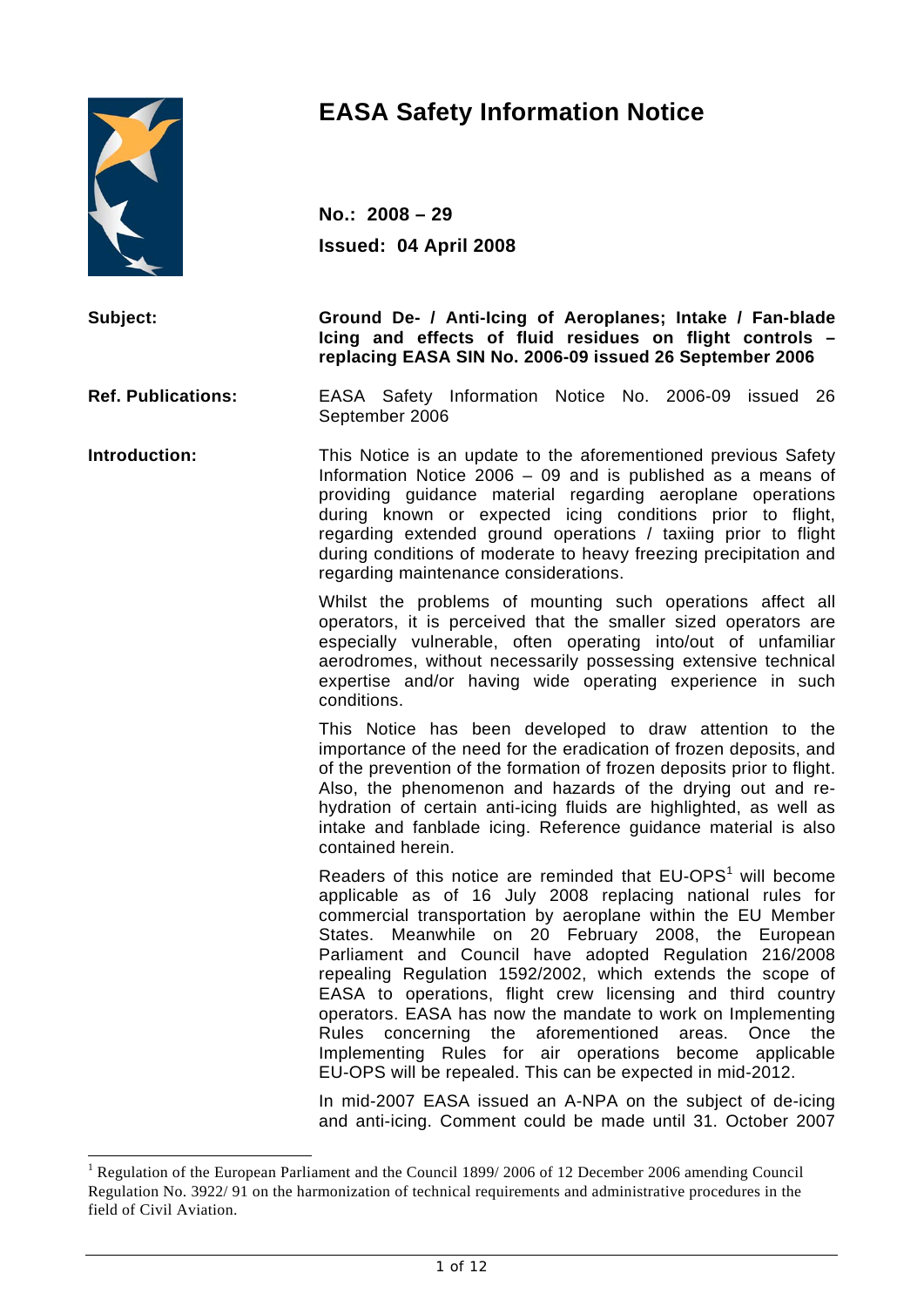|                        | and EASA is presently preparing a Comment Response<br>Document, expected to be published before summer 2008.                                                                         |
|------------------------|--------------------------------------------------------------------------------------------------------------------------------------------------------------------------------------|
| Applicability:         | Aircraft operations during known or expected icing conditions<br>prior to flight and Maintenance Organisations.                                                                      |
| <b>Recommendation:</b> | As attached.                                                                                                                                                                         |
| Contact:               | For further information contact the De-/Anti-Icing Focal Points -<br>Rulemaking Directorate, EASA.<br>E-mail: herbert.meyer[at]easa.europa.eu and<br>sarah.poralla[at]easa.europa.eu |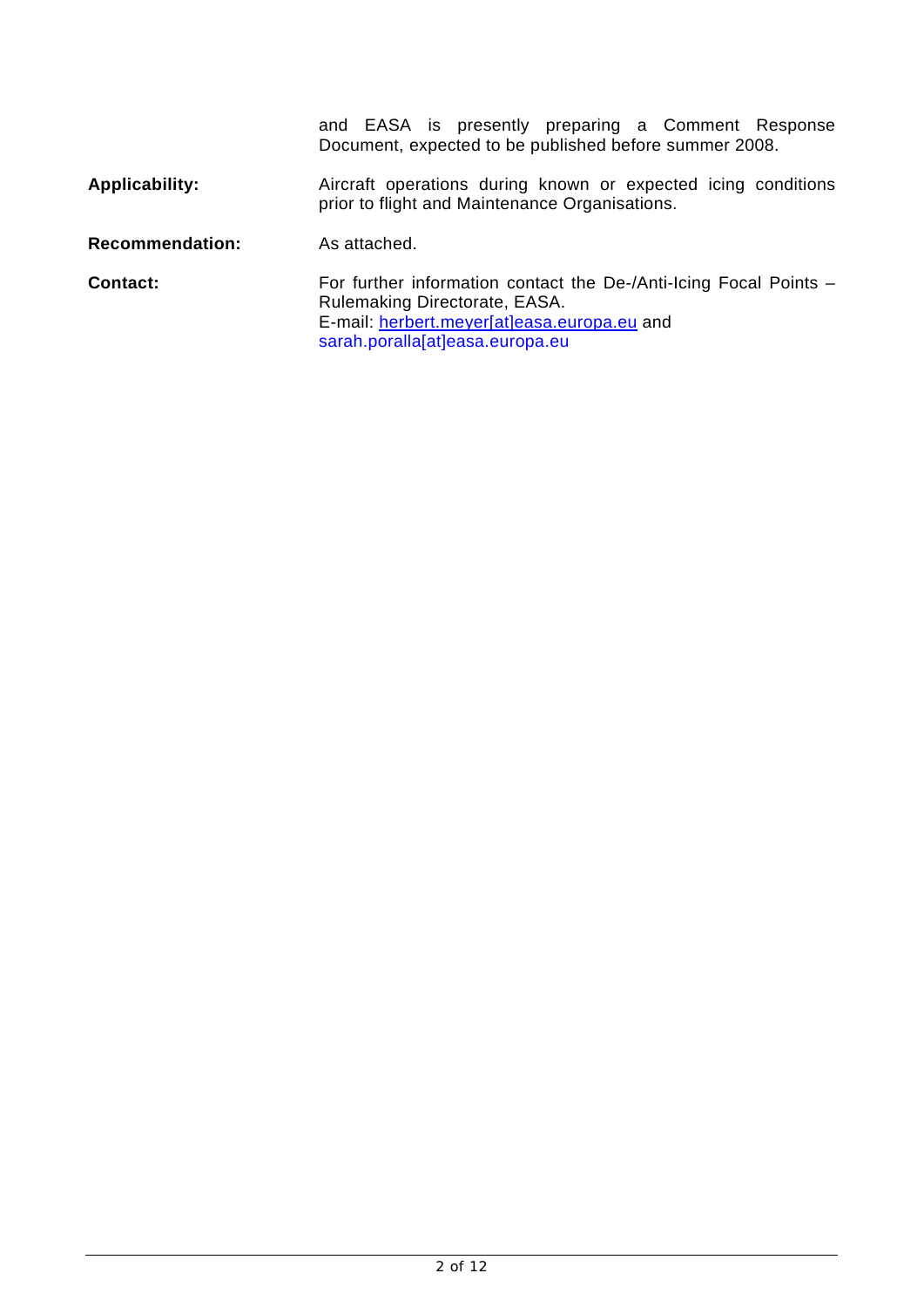## **SCOPE**

This Safety Information Notice is for information only. Nevertheless, all operators, both commercial and non-commercial, should appropriately establish and implement the training, procedures and advice contained within this Notice.

#### **GUIDANCE MATERIAL**

#### **1. Intake and Fanblade Icing**

a. During extended ground operations/taxiing prior to flight in conditions of moderate to heavy freezing precipitation, it is possible for snow and slush to accumulate within the engine intake ducting and/or on the rear surfaces of engine compressor/ fan blades. Such accumulation(s) may not be visible to the crew, nor prevented by the use of engine anti-icing, especially when engines are operated at or close to ground idle rpm. Intake duct deposits and engine blade deposits may detach and be ingested by the engine(s) during the subsequent application of high power settings for takeoff, with consequential adverse effects on engine operation, and possible flameout.

 Ice accumulation on the surfaces of engine compressor/fan blades may severely affect the aerodynamic characteristics of the blade(s) and cause compressor stall, leading to surging and engine malfunctioning and/or reduced thrust.

Several accidents have already occurred due to these phenomena.

 Paragraph 2 gives detailed information on general de- / anti-icing precautions for aeroplane operations on the ground.

b. Intake icing. This is, in part, caused by the design of engine intake / ducting on certain aircraft, whereby accumulations of snow and/or slush can occur in the engine air intake(s) during low power engine operations, such as taxiing after landing and also prior to takeoff, in certain meteorological conditions. Relatively long/curved intake ducts/tracts are particularly prone to this phenomenon.

 This phenomenon is most likely in occur to susceptible aircraft during precipitation of heavy snow or rain at temperatures close to 0°c before and after engine start. In such cases, the use of engine anti ice system may be ineffective in preventing accumulations forming in engine intakes.

 It is also likely that such deposits may not be visible or apparent to pilots and ground staff, particularly so in the case of high-mounted engines. Also, in some cases, accumulation will not take place until after engine start. This situation may be masked by the fact that the de/anti-icing treatment of the rest of the airframe is still effective, with frozen deposits not yet forming on the treated areas.

 The consequences of unrecognised intake icing will only become evident during high power engine running (i.e. during takeoff), when it can be too late to take precautionary actions.

c. Ice accumulation on the rear face of engine compressor / fan blades. This phenomenon is most likely to occur in susceptible engines during precipitation of heavy snow or rain precipitation at temperatures close to 0°c before and after engine start. In such cases, the use of engine anti-ice system may be ineffective in preventing accumulations forming on the rear faces of blades.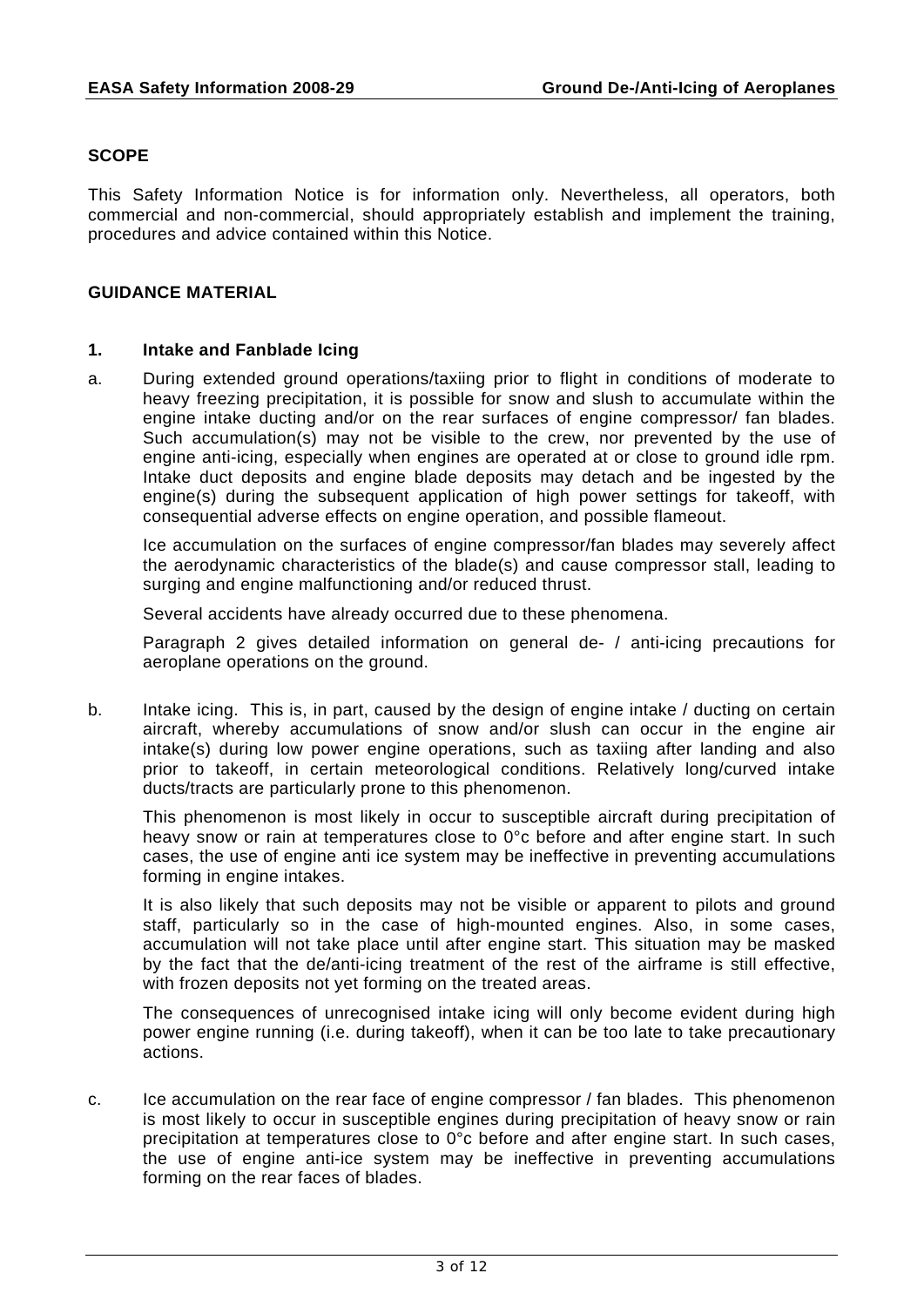It is also likely that such deposits may not be visible or apparent to pilots and ground staff, particularly so in the case of high-mounted engines. Also, in some cases, accumulation will not take place until after engine start (rotating parts striking supercooled droplets).

 Note: Compressor/fan blade icing may have occurred during the previous approach/taxi in. In this case, such accumulations may be detected during a subsequent pre-flight inspection (PFI). The potential for re-occurrence during any subsequent operation of engine(s) must be recognised and precautionary measures taken.

 Alternatively, accumulations may occur after engine-start on previously inspected and "clean" blades. Such occurrences will therefore not be detected during PFI, nor during normal idle/low power running of engines during ground manoeuvring.

 In such cases, it is vital that the potential for blade icing is fully understood by responsible staff and appropriate countermeasures are employed, as recommended by the aircraft manufacturer.

 The consequences of unrecognised blade icing will only become evident during high power engine running (i.e. during takeoff), when it can be too late to take precautionary actions.

d. Recommendation. In the first instance, manufacturers' recommendations, where given, should be followed.

 In cases where guidance is not provided, operators should liaise with manufacturers and other qualified entities to obtain advice in order to develop suitable procedures.

 It is recommended that operators take appropriate action to recognise and address these phenomena in their Operations Manuals and to give suitable advice, guidance and training to pilots and ground staff. Good coordination between Operations and Maintenance is essential, in particular with regard to maintenance inspections (in conjunction with the maintenance programme and manufacturer's recommendations).

 Although these phenomena are known to affect certain turbine powered aircraft, it should be borne in mind that certain piston-engine powered aircraft could be susceptible to these phenomena, too.

## **2. Ground De- / Anti-Icing of Aeroplanes**

- a. Any deposit of frost, ice, snow or slush on the external surfaces of an aeroplane may drastically affect its flying qualities because of reduced aerodynamic lift, increased drag, modified stability and control characteristics. Furthermore, freezing deposits may cause moving parts, such as elevators, ailerons, flap actuating mechanism etc., to jam and create a potentially hazardous condition (see UK AAIB Bulletin 1/2006, EW/C2005/01/03). Propeller / engine / APU / systems performance may deteriorate due to the presence of frozen contaminants to blades, intakes and components. Also, engine operation may be seriously affected by the ingestion of snow or ice, thereby causing engine stall or compressor damage. In addition, ice / frost may form on certain external surfaces (e.g. wing upper and lower surfaces, etc.) due to the effects of cold fuel / structures, even in ambient temperatures well above 0° C.
- b. The procedures established by the operator for de-icing and / or anti-icing in accordance with EU OPS 1.345 - are intended to ensure that the aeroplane is clear of contamination so that degradation of aerodynamic characteristics or mechanical interference will not occur and, following anti-icing, to maintain the airframe in that condition during the appropriate holdover time. The de-icing and / or anti-icing procedures should therefore include requirements, including type-specific, taking into account manufacturer's recommendations and cover: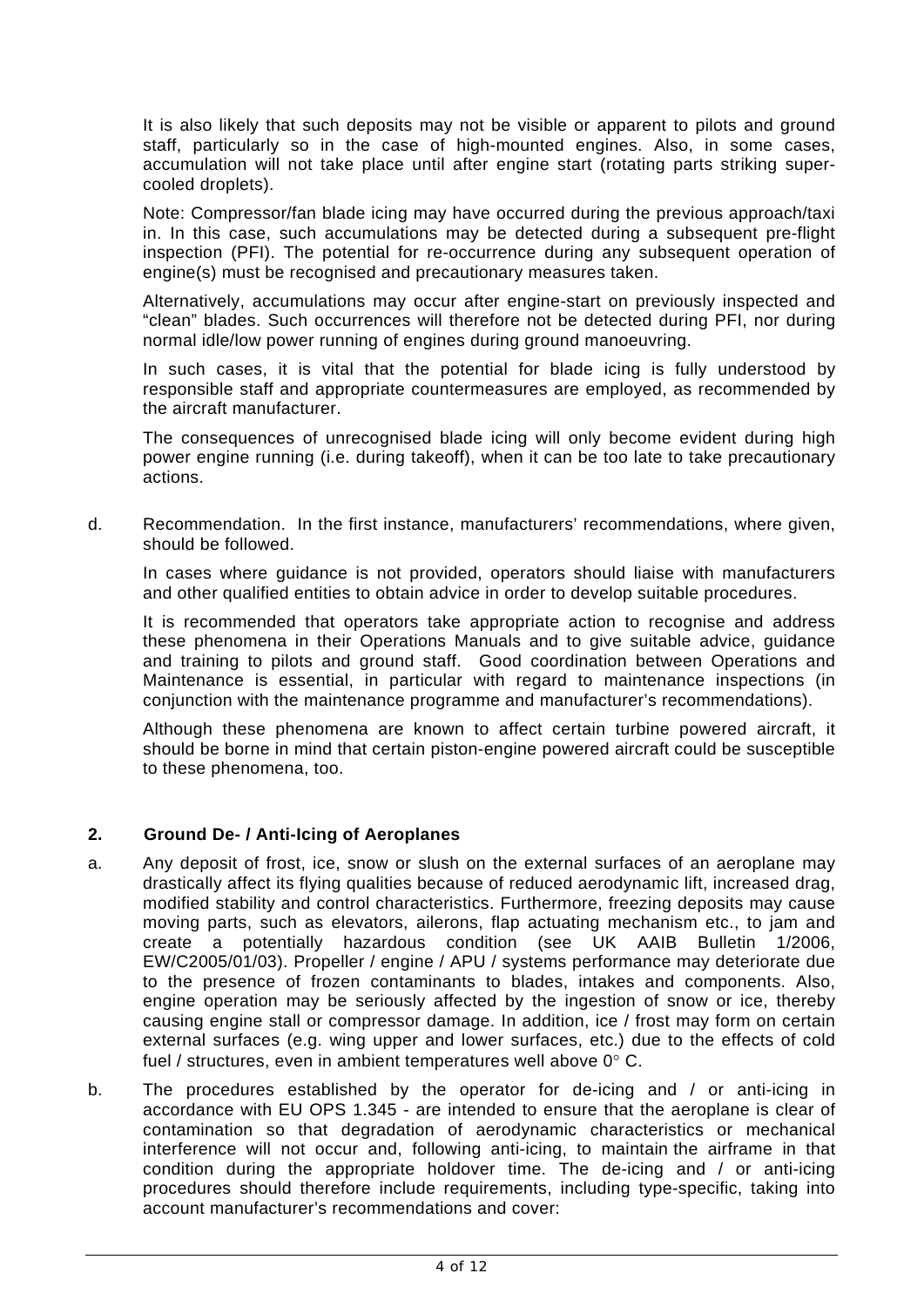- (i) Contamination checks, including detection of clear ice and under-wing frost. Note: limits on the thickness / area of contamination published in the AFM or other manufacturers' documentation should be followed;
- (ii) De-icing and / or anti-icing procedures including procedures to be followed if deicing and / or anti-icing procedures are interrupted or unsuccessful;
- (iii) Post treatment checks;
- (iv) Pre take-off checks;
- (v) Pre take-off contamination checks;
- (vi) The recording of any incidents relating to de-icing and/or anti-icing; and
- (vii) The responsibilities of all personnel involved in de-icing and/or anti-icing.
- c. Under certain meteorological conditions de-icing and / or anti-icing procedures may be ineffective in providing sufficient protection for continued operations. Examples of these conditions are freezing rain, ice pellets and hail, heavy snow, high wind velocity, fast dropping OAT or any time when freezing precipitation with high water content is present. No Holdover Time Guidelines exist for these conditions.
- d. Material for establishing operational procedures can be found, for example, in:
	- 1. ICAO Annex 3, Meteorological Service for International Air Navigation;
	- 2. ICAO Doc 9640-AN/940 "Manual of aircraft ground de-icing/anti-icing operations";
	- 3. ISO 11075 (\*) ISO Type I fluid;
	- 4. ISO 11076 (\*) Aircraft de-icing/anti-icing methods with fluids;
	- 5. ISO 11077 (\*) Self propelled de-icing/anti-icing vehicles-functional requirements;
	- 6. ISO 11078 (\*) ISO Type II fluid;
	- 7. AEA "Recommendations for de-icing/anti-icing of aircraft on the ground";
	- 8. AEA "Training recommendations and background information for de-icing/antiicing of aircraft on the ground";
	- 9. EUROCAE ED-104/SAE AS 5116 Minimum operational performance specification for ground ice detection systems;
	- 10. SAE ARP 4737 Aircraft de-icing/anti-icing methods;
	- 11. SAE AMS 1424 Type I fluids;
	- 12. SAE AMS 1428 Type II, III and IV fluids;
	- 13. SAE ARP 1971 Aircraft De-icing Vehicle, Self-Propelled, Large and Small Capacity;
	- 14. SAE ARD 50102 Forced air or forced air/fluid equipment for removal of frozen contaminants;
	- 15. SAE ARP 5149 Training Programme Guidelines for De-icing/Anti-icing of Aircraft on Ground.

 (\*) The revision cycle of ISO documents is infrequent and therefore the documents quoted may not reflect the latest industry standards.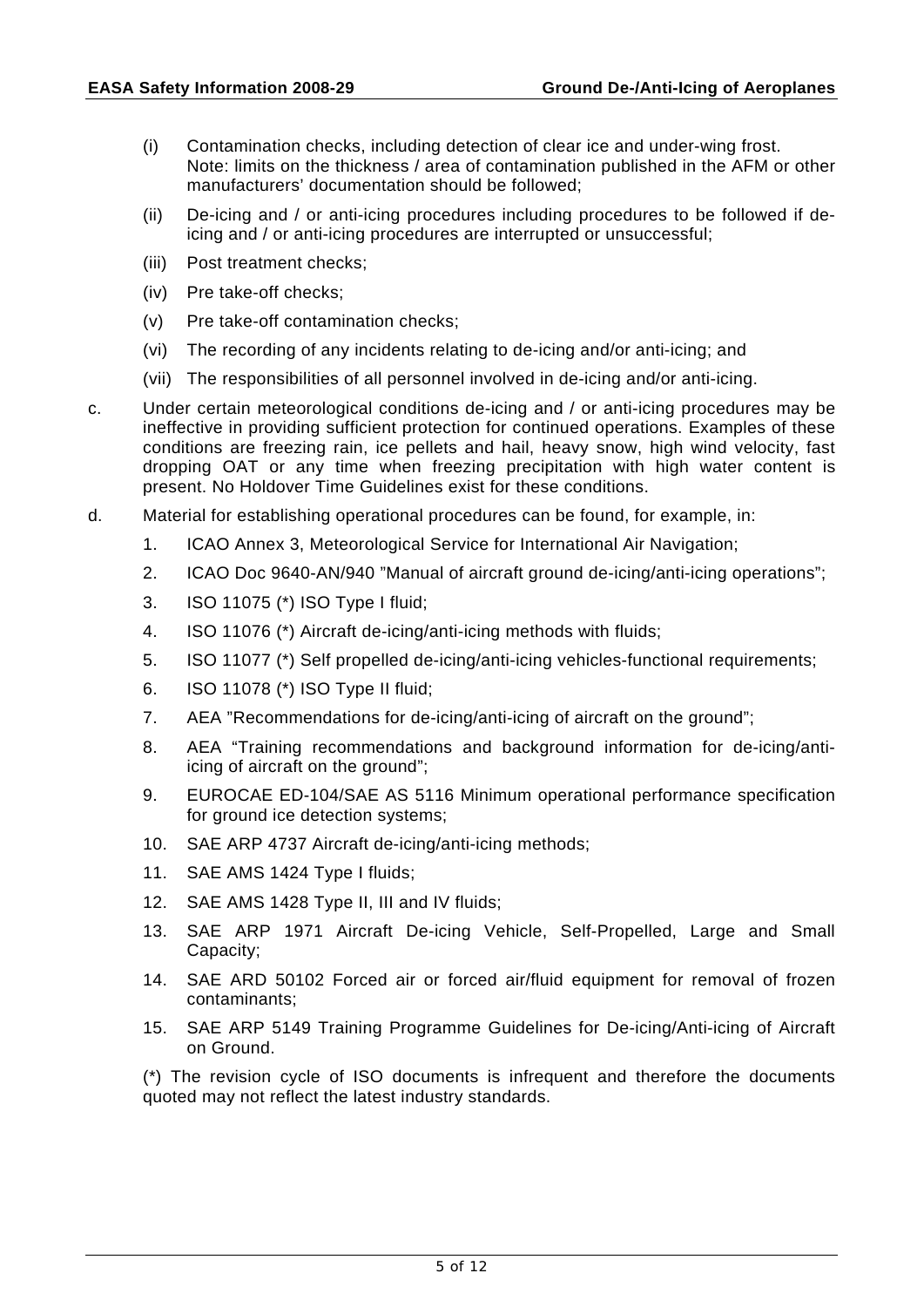# **3. Terminology**

Terms used in the context of this Safety Information Notice have the following meanings. Explanations of other definitions may be found elsewhere in the documents listed in 2 d. In particular, meteorological definitions may be found in ICAO doc. 9640.

- a. Anti-icing. The procedure that provides protection against the formation of frost or ice and accumulation of snow on treated surfaces of the aeroplane for a limited period of time (holdover time).
- b. Anti-icing fluid. Anti-icing fluid includes but is not limited to the following:
	- (i) Type I fluid if heated to min  $60^\circ$  C at the nozzle;
	- (ii) Mixture of water and Type I fluid if heated to min  $60^{\circ}$ C at the nozzle;
	- (iii) Type II fluid;
	- (iv) Mixture of water and Type II fluid;
	- (v) Type III fluid;
	- (vi) Mixture of water and Type III fluid;
	- (vii) Type IV fluid;
	- (viii) Mixture of water and Type IV fluid.

NOTE: On uncontaminated aeroplane surfaces Type II, III and IV anti-icing fluids are normally applied unheated.

- c. Clear ice. A coating of ice, generally clear and smooth, but with some air pockets. It forms on exposed objects, the temperature of which are at, below or slightly above the freezing temperature, by the freezing of super-cooled drizzle, droplets or raindrops.
- d. Conditions conducive to aeroplane icing on the ground. Freezing fog, freezing precipitation, frost, rain or high humidity (on cold soaked wings), mixed rain and snow and snow.
- e. Contamination. Contamination in this context is understood as all forms of frozen or semi-frozen moisture such as frost, snow, slush, or ice.
- f. Contamination check. Check of aeroplane for contamination to establish the need for de-icing.
- g. De-icing. The procedure by which frost, ice, snow or slush is removed from an aeroplane in order to provide uncontaminated surfaces.
- h. De-icing fluid. Such fluid includes, but is not limited to, the following:
	- (i) Heated water;
	- (ii) Type I fluid;
	- (iii) Mixture of water and Type I fluid;
	- (iv) Type II fluid;
	- (v) Mixture of water and Type II fluid;
	- (vi) Type III fluid;
	- (vii) Mixture of water and Type III fluid;
	- (viii) Type IV fluid;
	- (ix) Mixture of water and Type IV fluid.

NOTE: De-icing fluid is normally applied heated to ensure maximum efficiency.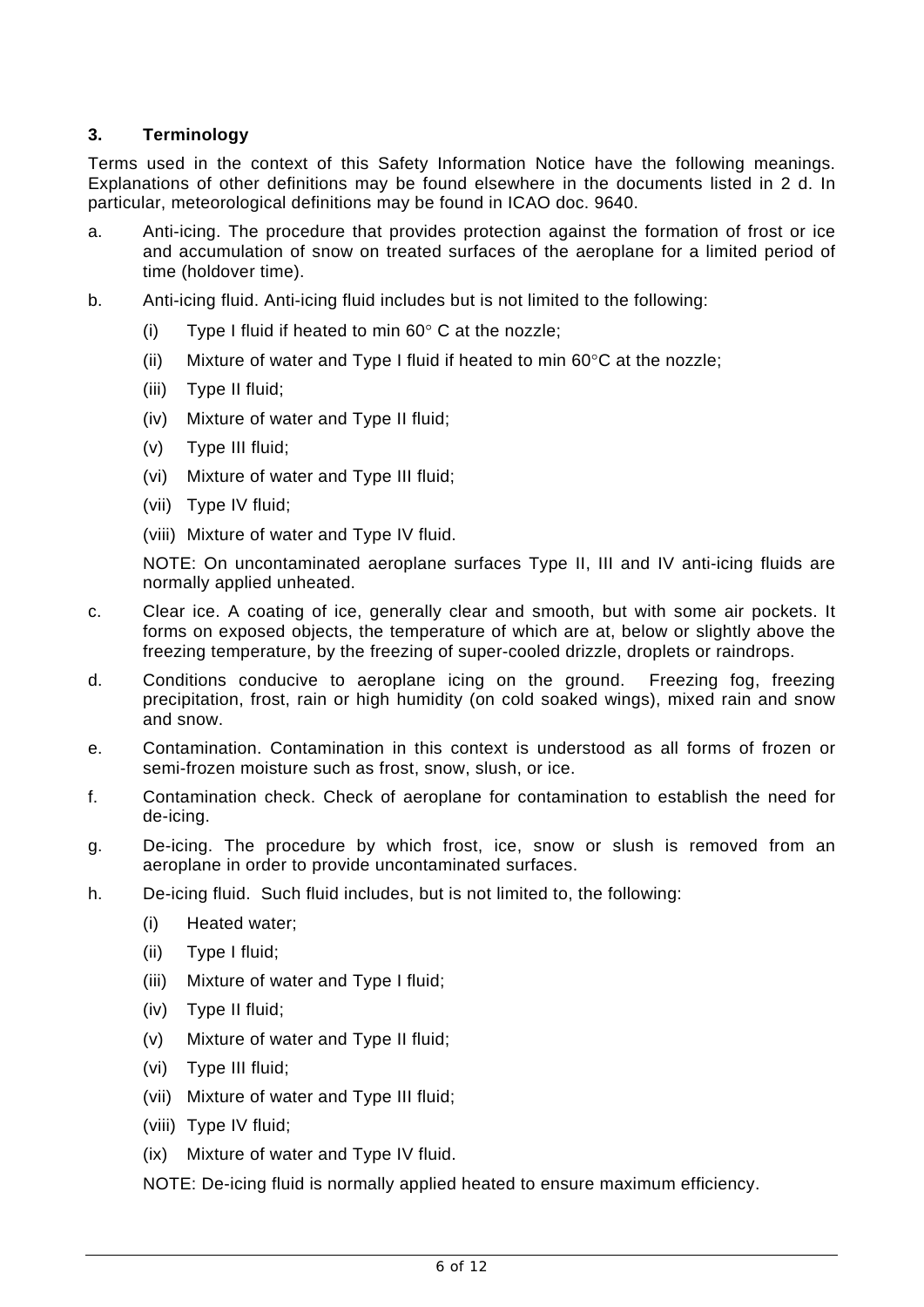- i. De-icing/anti-icing. This is the combination of de-icing and anti-icing performed in either one or two steps.
- j. Ground Ice Detection System (GIDS). System used during aeroplane ground operations to inform the ground crew and / or the flight crew about the presence of frost, ice, snow or slush on the aeroplane surfaces.
- k. Holdover time (HOT). The estimated period of time for which an anti-icing fluid is expected to prevent the formation of frost or ice and the accumulation of snow on the treated surfaces of an aeroplane on the ground in the prevailing ambient conditions.
- l. Lowest Operational Use Temperature (LOUT). The lowest temperature at which a fluid has been tested and certified as acceptable in accordance with the appropriate aerodynamic acceptance test whilst still maintaining a freezing point buffer of not less than:
	- $10^{\circ}$  C for a type I de-icing/anti-icing fluid,
	- 7° C for type II, III or IV de-/anti-icing fluids.
- m. Post treatment check. An external check of the aeroplane after de-icing and / or antiicing treatment accomplished from suitably elevated observation points (e.g. from the de-icing equipment itself or other elevated equipment) to ensure that the aeroplane is free from any frost, ice, snow, or slush.
- n. Pre-take-off check. An assessment normally performed from within the flight deck, to validate the applied holdover time.
- o. Pre-take-off contamination check. A check of the treated surfaces for contamination, performed when the hold-over-time has been exceeded or if any doubt exists regarding the continued effectiveness of the applied anti-icing treatment. It is normally accomplished externally, just before the commencement of the take-off run.
- p. Residues. An accumulation of repetitive de-icing fluid that might be re-hydrated or dried and may lead to a subsequent formation / build up of a residue in aerodynamically quiet areas and possibly putting at risk the free movements of parts such as elevators, ailerons, flap actuating etc.

**Note: In 2007 SAE commissioned research into the propensity of Type II, Type III and Type IV fluids to form residues. The results of these studies were undertaken by LIMA-AMIL, the Anti-Icing Materials International Laboratory. The research results can be viewed under the following webpage:** 

http://www.uqac.ca/amil/en/gelresidues/web-gel-residues-type.pdf

#### **4. Fluids**

- a. Type I fluid. Due to its properties, Type I fluid forms a thin, liquid-wetting film on surfaces to which it is applied which, under certain weather conditions, gives a very limited holdover time. With this type of fluid, increasing the concentration of fluid in the fluid / water mix does not provide any extension in holdover time.
- b. Type II and type IV fluids contain thickeners which enable the fluid to form a thicker liquid-wetting film on surfaces to which it is applied. Generally, this fluid provides a longer holdover time than Type I fluids in similar conditions. With this type of fluid, the holdover time can be extended by increasing the ratio of fluid in the fluid/water mix.
- c. Type III fluid: a thickened fluid intended especially for use on aeroplanes with low rotation speeds.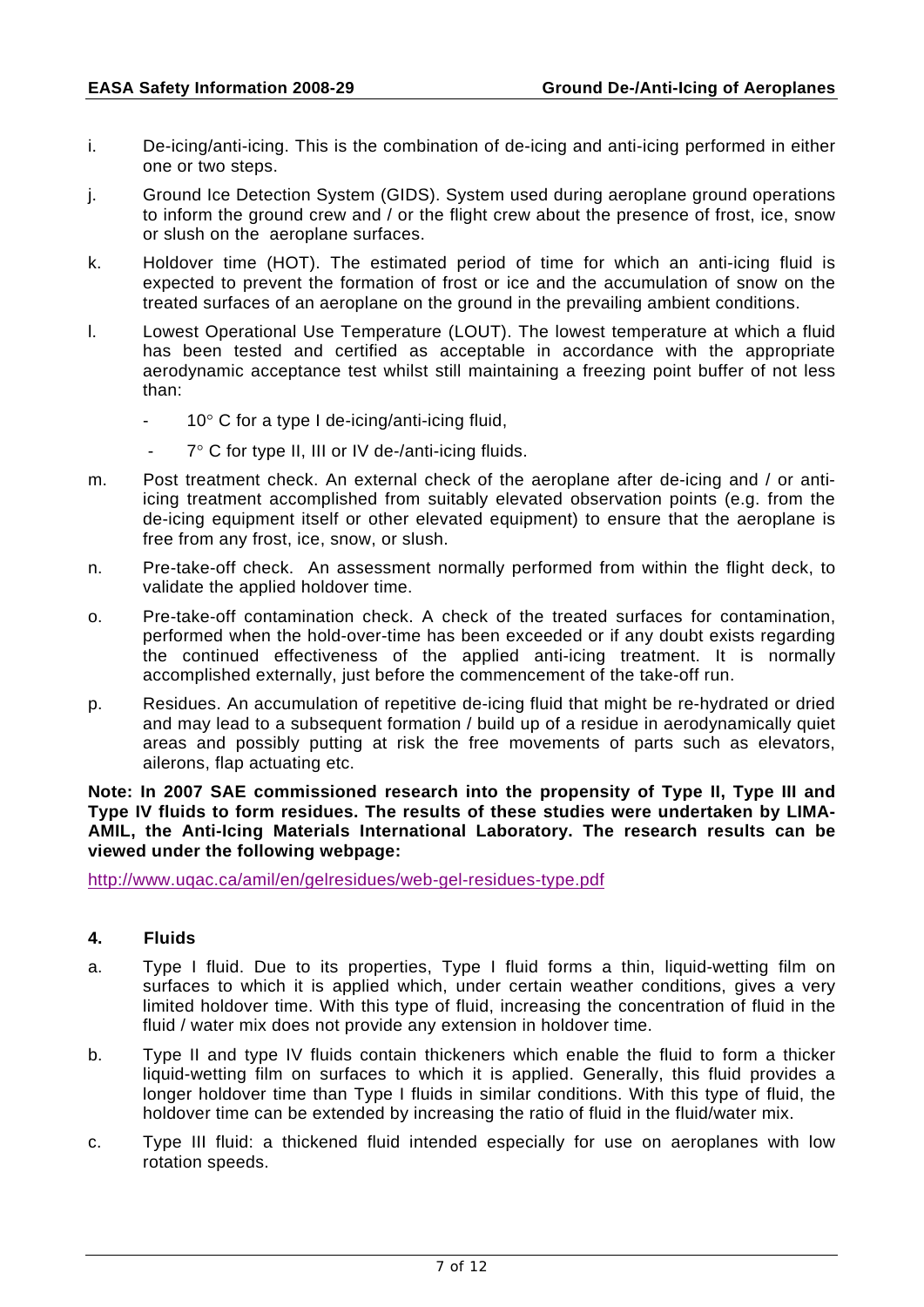d. Fluids used for de-icing and / or anti-icing should be acceptable to the operator and the aeroplane manufacturer. These fluids normally conform to specifications such as SAE AMS 1424, 1428 or equivalent. Use of non-conforming fluids is not recommended due to their characteristics not being known.

**Note: The anti-icing and aerodynamic properties of thickened fluids may be seriously degraded by, for example, inappropriate storage, treatment, application, application equipment and age.**

## **5. Communications**

5.1 Before aeroplane treatment

 When the aeroplane is to be treated with the flight crew on board, the flight and ground crews should confirm the fluid to be used, the extent of treatment required, and any aeroplane type specific procedure(s) to be used. Any other information needed to apply the HOT tables should be exchanged.

- 5.2 Anti-icing code
- a. The operator's procedures should include an anti-icing code, which indicates the treatment the aeroplane has received. This code provides the flight crew with the minimum details necessary to estimate a holdover time (see para 6 below) and confirms that the aeroplane is free of contamination.
- b. The procedures for releasing the aeroplane after the treatment should therefore provide the Commander with the anti-icing code.
- c. Anti-icing Codes to be used (examples):
	- (i) "Type I" at (start time) To be used if anti-icing treatment has been performed with a Type I fluid;
	- (ii) "Type II/100" at (start time) To be used if anti-icing treatment has been performed with undiluted Type II fluid;
	- (iii) "Type II/75" at (start time) To be used if anti-icing treatment has been performed with a mixture of 75% Type II fluid and 25% water;
	- (iv) "Type IV/50" at (start time) To be used if anti-icing treatment has been performed with a mixture of 50% Type IV fluid and 50% water.

 Note 1: When a two-step de-icing/anti-icing operation has been carried out, the Anti-Icing Code is determined by the second step fluid. Fluid brand names may be included, if desired.

5.3 After Treatment

 Before reconfiguring or moving the aeroplane, the flight crew should receive a confirmation from the ground crew that all de-icing and / or anti-icing operations are complete and that all personnel and equipment are clear of the aeroplane.

#### **6. Holdover protection**

- a. Holdover protection is achieved by a layer of anti-icing fluid remaining on and protecting aeroplane surfaces for a period of time. With a one-step de-icing / anti-icing procedure, the holdover time (HOT) begins at the commencement of de-icing / anti-icing. With a two-step procedure, the holdover time begins at the commencement of the second (antiicing) step. The holdover protection runs out:
	- (i) At the commencement of take-off roll (due to aerodynamic shedding of fluid) or
	- (ii) When frozen deposits start to form or accumulate on treated aeroplane surfaces, thereby indicating the loss of effectiveness of the fluid.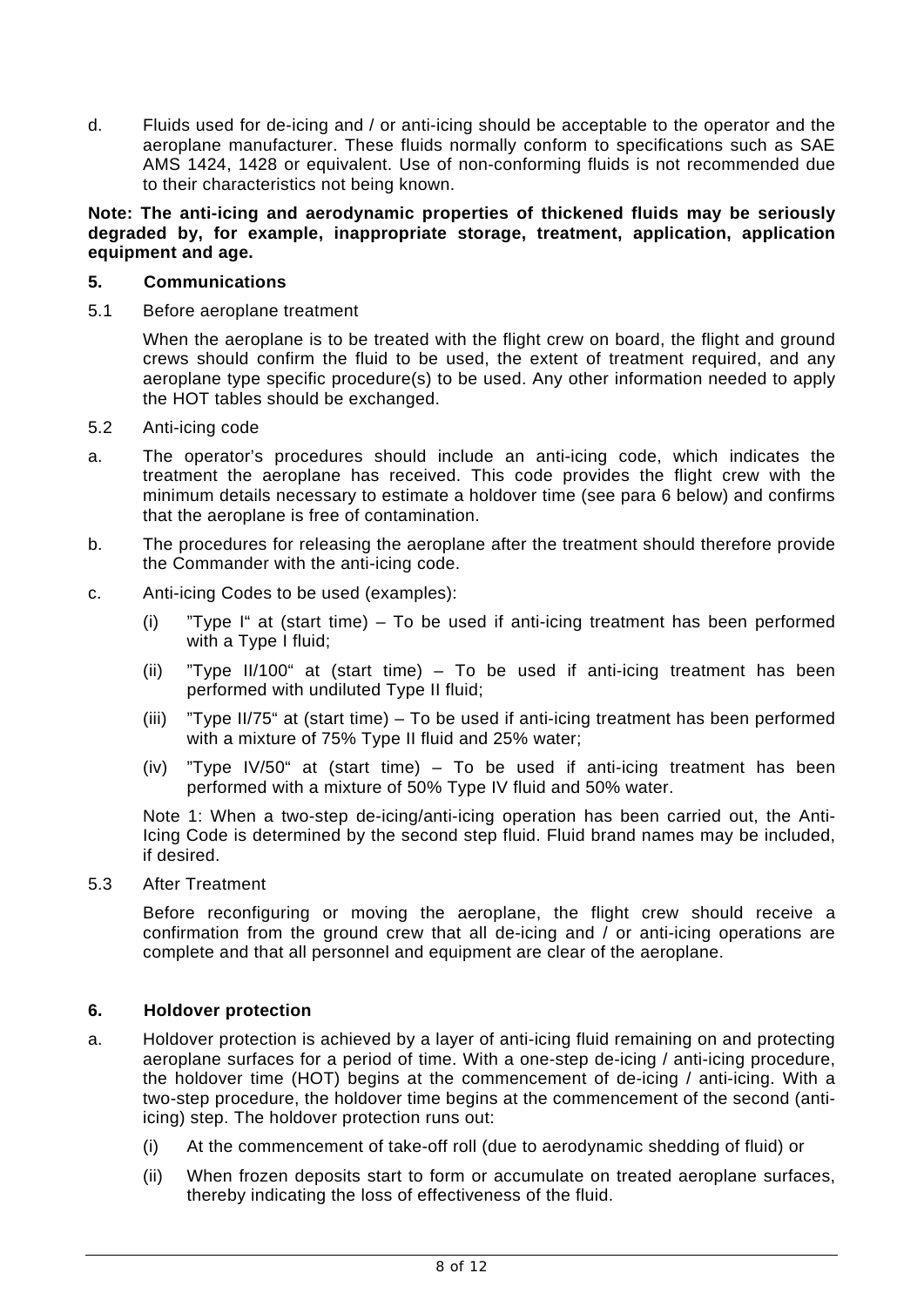- b. The duration of holdover protection may vary subject to the influence of factors other than those specified in the holdover time (HOT) tables. Guidance should be provided by the operator to take account of such factors which may include:
	- (i) Atmospheric conditions, e.g. exact type and rate of precipitation, wind direction and velocity, relative humidity and solar radiation and
	- (ii) The aeroplane and its surroundings, such as aeroplane component inclination angle, contour and surface roughness, surface temperature, operation in close proximity to other aeroplanes (jet or propeller blast) and ground equipment and structures.
- c. Holdover times are not meant to imply that flight is safe in the prevailing conditions if the specified holdover time has not been exceeded. Certain meteorological conditions, such as freezing drizzle or freezing rain, may be beyond the certification envelope of the aeroplane.
- d. The operator should publish in the Operations Manual the holdover times in the form of a table or diagram to account for the various types of ground icing conditions and the different types and concentrations of fluids used. However, the times of protection shown in these tables are to be used as guidelines only and are normally used in conjunction with pre-take-off check.
- e. References to usable HOT tables may be found in the 'AEA recommendations for de- / anti-icing aircraft on the ground'.

#### **7. Procedures to be used**

Operator's procedures should ensure that:

- a. When aeroplane surfaces are contaminated by ice, frost, slush or snow, they are deiced prior to take-off; according to the prevailing conditions. Removal of contaminants may be performed with mechanical tools, fluids (including hot water), infra-red heat or forced air, taking account of aeroplane type-specific requirements.
- b. Account is taken of the wing skin temperature versus OAT, as this may affect:
	- (i) The need to carry out aeroplane de-icing and / or anti-icing; and
	- (ii) The performance of the de-icing / anti-icing fluids.
- c. When freezing precipitation occurs or there is a risk of freezing precipitation occurring, which would contaminate the surfaces at the time of take-off, aeroplane surfaces should be anti-iced. If both de-icing and anti-icing are required, the procedure may be performed in a one or two-step process depending upon weather conditions, available equipment, available fluids and the desired holdover time. One-step de-icing / anti-icing means that de-icing and anti-icing are carried out at the same time using a mixture of de-icing / anti-icing fluid and water. Two-step de-icing / anti-icing means that de-icing and anti-icing are carried out in two separate steps. The aeroplane is first de-iced using heated water only or a heated mixture of de-icing / anti-icing fluid and water. After completion of the de-icing operation a layer of a mixture of de-icing / anti-icing fluid and water, or of de-icing/anti-icing fluid only, is to be sprayed over the aeroplane surfaces. The second step will be applied, before the first step fluid freezes, typically within three minutes and, if necessary, area by area.
- d. When an aeroplane is anti-iced and a longer holdover time is needed / desired, the use of a less diluted Type II or Type IV fluid should be considered.
- e. All restrictions relative to Outside Air Temperature (OAT) and fluid application (including, but not necessarily limited to temperature and pressure), published by the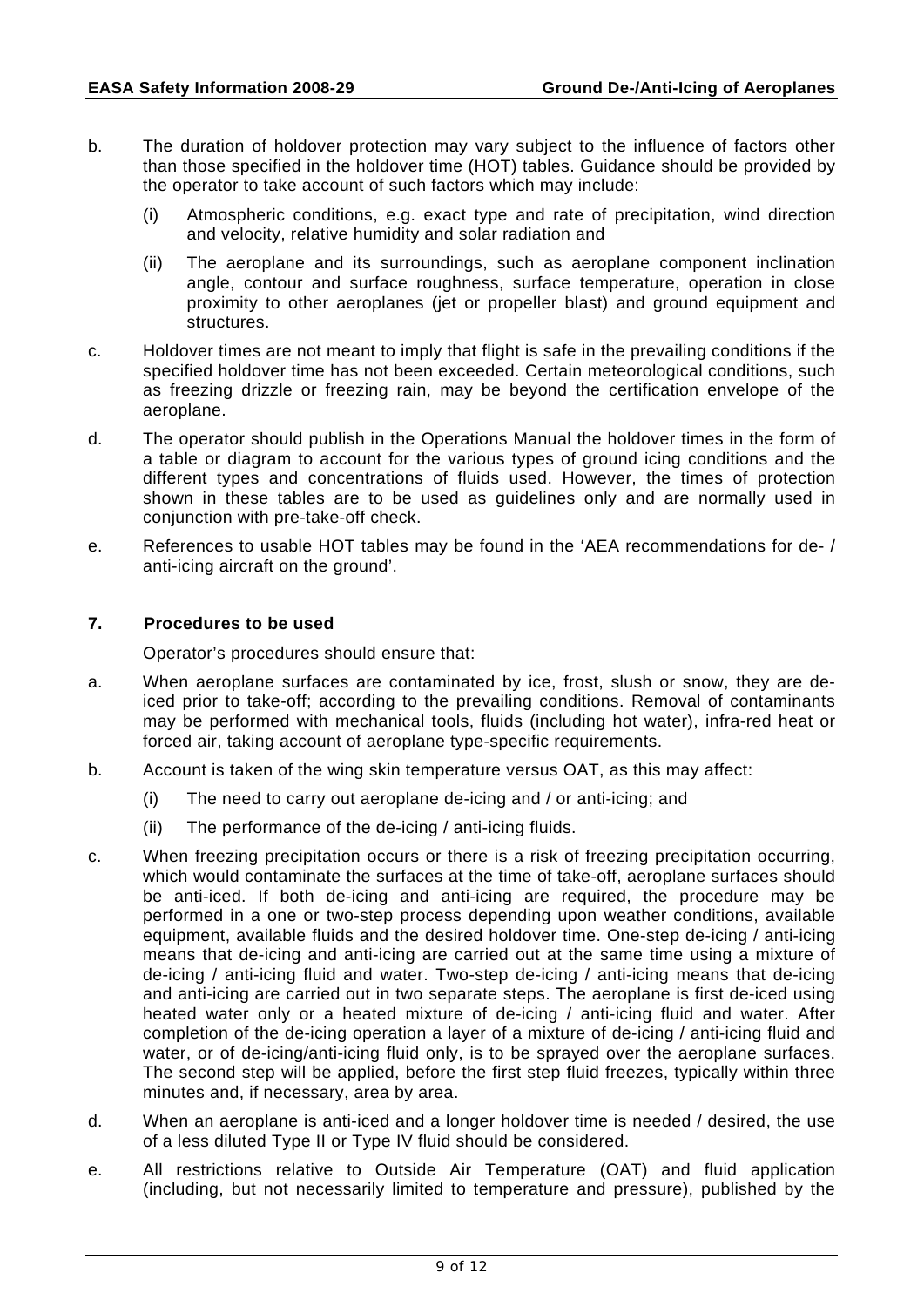fluid manufacturer and / or aeroplane manufacturer, are followed. Procedures, limitations and recommendations to prevent the formation of fluid residues are followed.

- f. During conditions conducive to aeroplane icing on the ground or after de-icing and / or anti-icing, an aeroplane is not dispatched for departure unless it has been given a contamination check or a post treatment check by a trained and qualified person. This check should cover all treated surfaces of the aeroplane and be performed from points offering sufficient accessibility to these parts. To ensure that there is no clear ice on suspect areas, it may be necessary to make a physical check (e.g. tactile).
- g. The required entry is made in the Technical Log.
- h. The Commander continually monitors the environmental situation after the performed treatment. Prior to take-off he performs a pre-take-off check, which is an assessment whether the applied HOT is still appropriate. This pre-take-off check includes, but is not limited to, factors such as precipitation, wind and OAT.
- i. If any doubt exists as to whether a deposit may adversely affect the aeroplane's performance and / or controllability characteristics, the Commander should require a pre-take-off contamination check to be performed in order to verify that the aeroplane's surfaces are free of contamination. Special methods and / or equipment may be necessary to perform this check, especially at night time or in extremely adverse weather conditions. If this check cannot be performed just prior take-off, re- treatment should be applied.
- j. When re-treatment is necessary, any residue of the previous treatment should be removed and a completely new de-icing / anti-icing treatment applied.
- k. When a Ground Ice Detection System (GIDS) is used to perform an aeroplane surfaces check prior to and/or after a treatment, the use of GIDS by suitably trained personnel should be a part of the procedure.

#### **8. Special operational considerations**

- a. When using thickened de-icing / anti-icing fluids, the operator should consider a twostep de-icing/anti-icing procedure, the first step preferably with hot water and / or non thickened fluids.
- b. The use of de-icing / anti-icing fluids has to be in accordance with the aeroplane manufacturer's documentation. This is particular true for thickened fluids to assure sufficient flow-off during take-off.
- c. The operator should comply with any type-specific operational requirement(s) such as an aeroplane mass decrease and/or a take-off speed increase associated with a fluid application.
- d. The operator should take into account any flight handling procedures (stick force, rotation speed and rate, take-off speed, aeroplane attitude etc.) laid down by the aeroplane manufacturer when associated with a fluid application.
- e. The limitations or handling procedures resulting from c and / or d above should be part of the flight crew pre take-off briefing.

#### **9. Special maintenance considerations**

a. General

 The operator should take proper account of the possible side-effects of fluid use. Such effects may include, but are not necessarily limited to, dried and / or re-hydrated residues, corrosion and the removal of lubricants.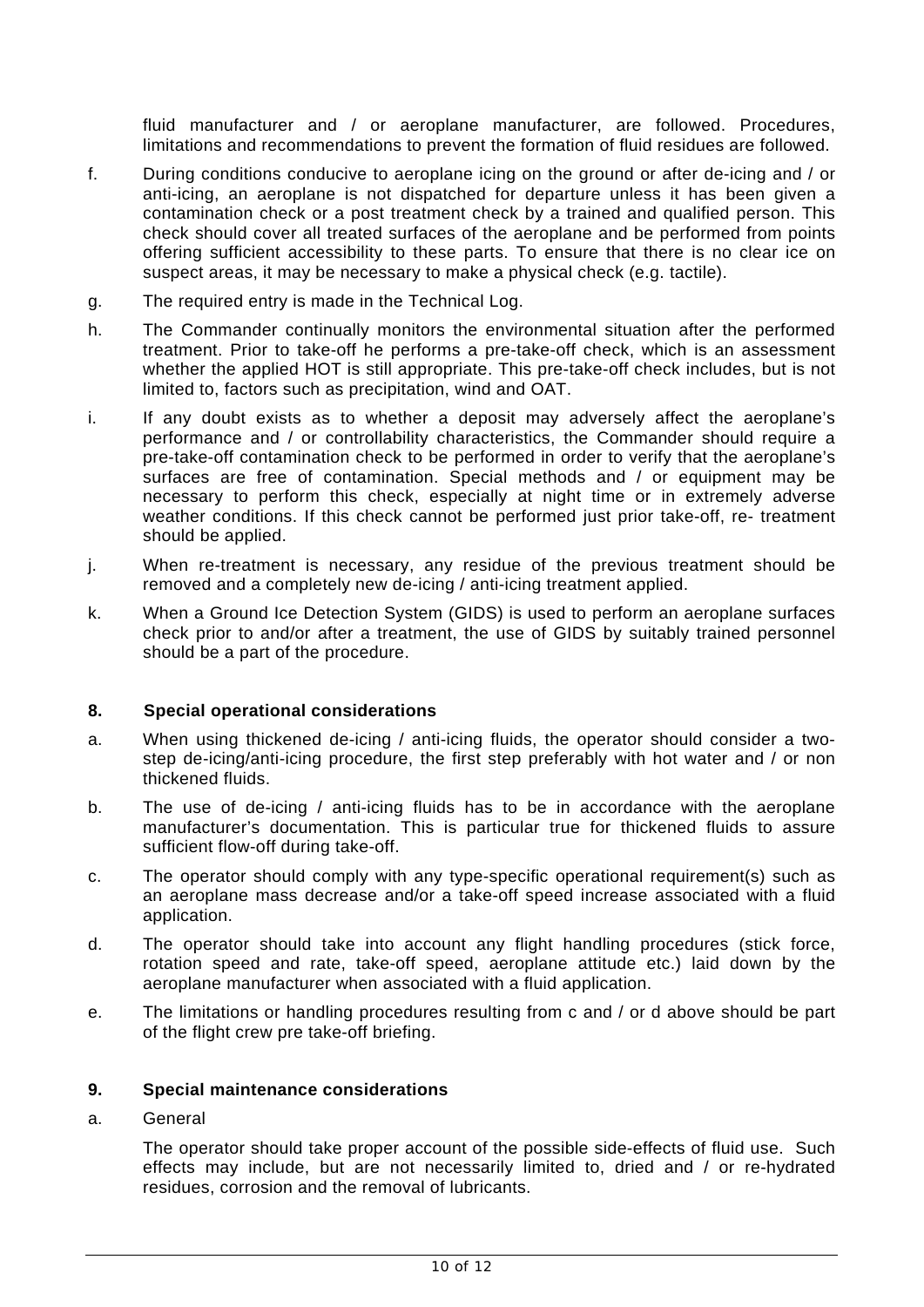b. Special considerations due to residues of dried fluids

 The operator should establish procedures to prevent or detect and remove residues of dried fluid. If necessary the operator should establish appropriate inspection intervals based on the recommendations of the airframe or engine manufacturers and / or own experience:

(i) Dried fluid residues.

 Dried fluid residue could occur when surfaces have been treated but the aircraft has not subsequently been flown and not been subject to precipitation. The fluid may then have dried on the surfaces;

(ii) Re-hydrated fluid residues.

 Repetitive application of thickened de-icing / anti-icing fluids may lead to the subsequent formation / build up of a dried residue in aerodynamically quiet areas, such as cavities and gaps. This residue may re-hydrate if exposed to high humidity conditions, precipitation, washing, etc., and increase to many times its original size / volume. This residue will freeze if exposed to conditions at or below  $0^{\circ}$  C. This may cause moving parts such as elevators, ailerons, and flap actuating mechanisms to stiffen or jam in flight.

 Re-hydrated residues may also form on exterior surfaces, which can reduce lift, increase drag and stall speed.

 Re-hydrated residues may also collect inside control surface structures and cause clogging of drain holes or imbalances to flight controls.

 Residues may also collect in hidden areas: around flight control hinges, pulleys, grommets, on cables and in gaps;

- (iii) Operators are strongly recommended to request information about the fluid dry-out and re-hydration characteristics from the fluid manufacturers and to select products with optimised characteristics;
- (iv) Additional information should be obtained from fluid manufacturers for handling, storage, application and testing of their products
- (v) Special attention, if necessary, should be paid during the pre-flight, especially when performed by ground handling organisation on behalf of the crew.
- (vi) Inspections should be addressed in the maintenance programme (Part M.A.302) in order to describe what and when to inspect
- (vii) Maintenance organisations should have the proper documentation: how to inspect, tolerances or acceptable residue development, how to remove and to clean, tools to be used etc.
- (viii) The Safety and Quality policy, Maintenance procedures and Quality system should include considerations for icing. Special procedures and audits / organisational reviews should be performed by skilled personnel.

#### **10. Training**

- a. An operator should establish appropriate initial and recurrent de-icing and / or anti-icing training programmes (including communication training) for flight crew and those of his ground crew who are involved in de-icing and / or anti-icing.
- b. These de-icing and / or anti-icing training programmes should include additional training if any of the following will be introduced: